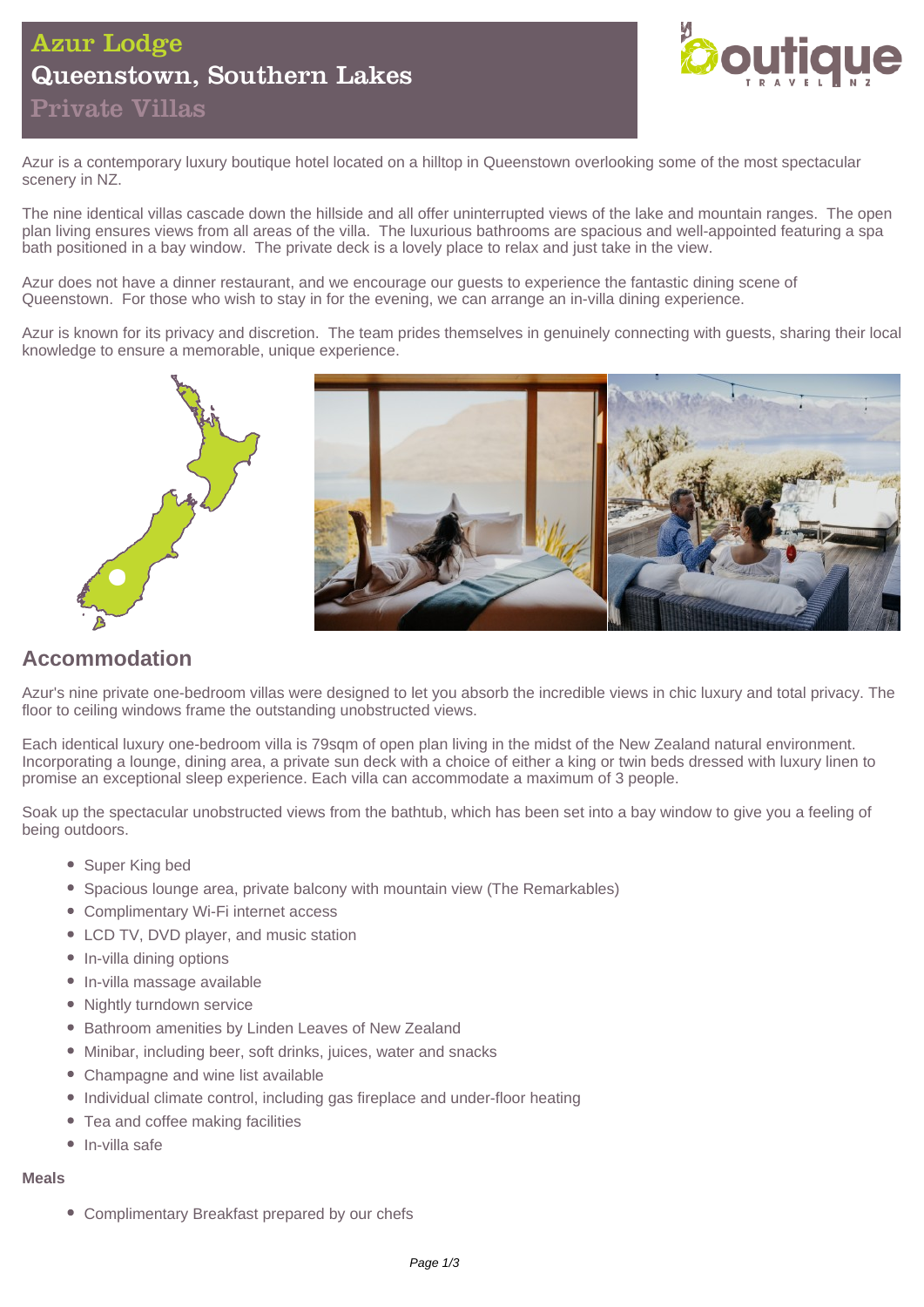# Azur Lodge Queenstown, Southern Lakes Private Villas



- Complimentary Afternoon Tea a sweet treat prepared by our chef fresh every day
- Complimentary Canapes hot and cold, prepared by our chef fresh every day
- In-Villa Dining Options Dinner from any Restaurant in town that offers takeaway food

#### **Facilities**

- Airport Pick Up and Drop Off
- Transfers to and from Queenstown during our operating ours
- Native Garden
- Book, Magazine and DVD Library
- Complimentary Access to Queenstown Gym

### **Price: \$1,518 to \$2,024**

ROOMS 9 | MAX GUESTS 18



## **Directions**

Azur is located 20 minutes from Queenstown airport and just 5 from the downtown area, upon a hilltop with spectacular, unobstructed views of the mountain ranges and Lake Wakatipu.

### **Terms**

**CHILD POLICY** all children aged 9 or younger are free of charge

**OCCUPANCY Each Villa** can be made up of either one king or twin bed. One extra bed can be accommodated upon your request. Extra-person surcharge (9 years and over) is \$250 +GST

**CHECK-IN** 2pm | **CHECK-OUT** 11am

**CANCELLATION** 7 days and less 100% | 14 days and less 50% | 15 days full refund

**NON-SMOKING POLICY** applies to the main lodge and all private Villas. Smoking is allowed on the outdoor sundecks

**SEASON** Open all year

### **Contacts**

+64 3 409 0588 Contact: Vanessa

23 McKinnon Terrace, Queenstown